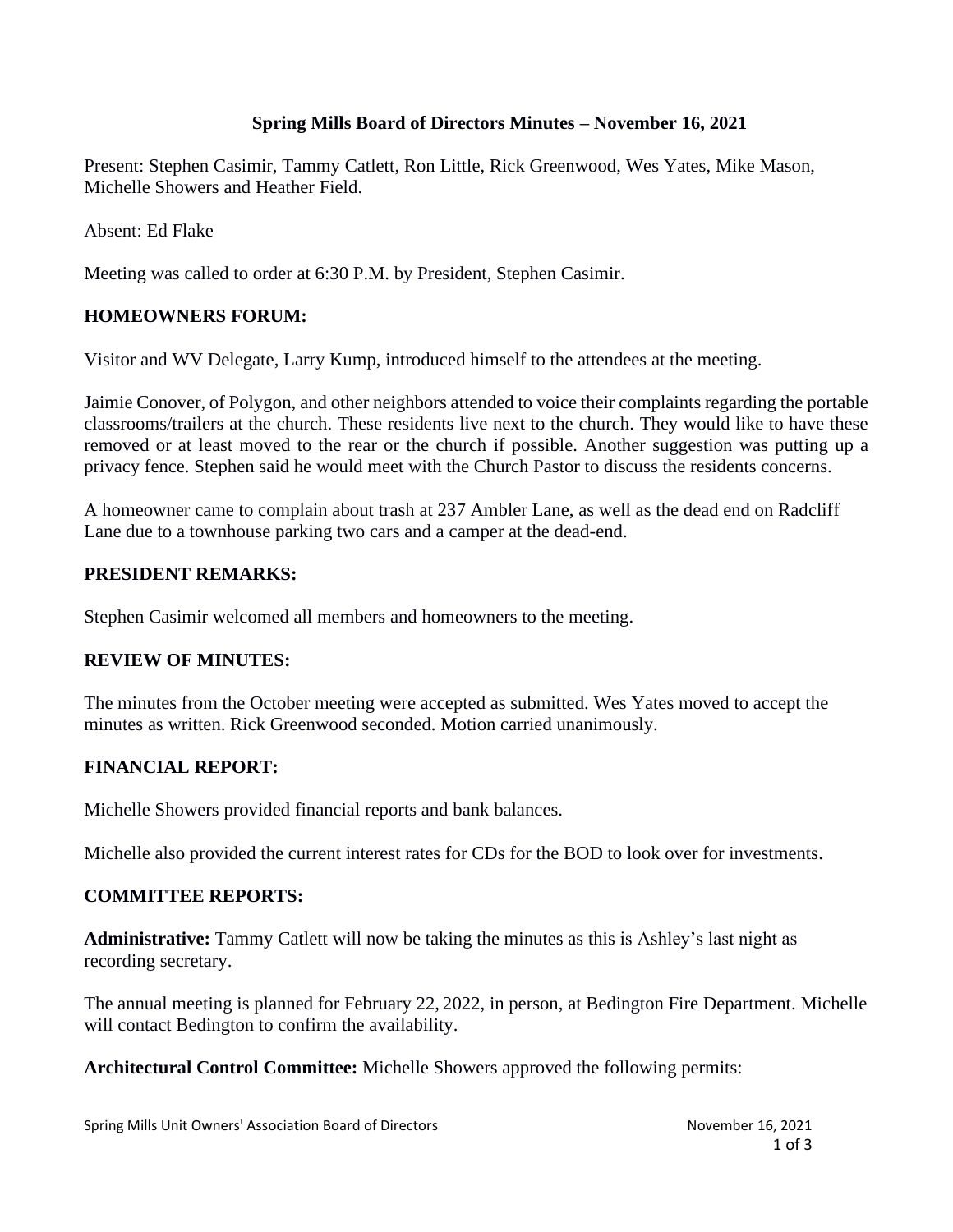| 42 Finch   | Install 4ft wooden picket fence         |
|------------|-----------------------------------------|
| 95 Phoenix | Change exterior siding from tan to gray |

10 Polygon – Fence Update was given to the Board. Per Discussion, the Board wants to see action taken within 30 days.

**Communication Reports:** No news to report.

Wes suggested having better lighting or signage next year to alert people that trick-or-treating is in progress so that drivers will slow down prior to entering the development or approaching volunteers.

**Social Committee:** The Holiday Decorating Contest will be held December 15<sup>th</sup>.

Santa will be at the Library December  $18<sup>th</sup>$  from 2-4.

**Compliance:** Michelle Showers provided a Compliance Log with outstanding violations.

**Roads & Grounds:** Michelle Showers spoke with the attorney regarding Botanica's contract verbiage. The attorney suggested specific verbiage to be added to the contract should the Board decide to include it. Michelle will contact Eli to set up a meeting to discuss the seriousness of the matter and to determine this revision.

Nova Pennington withdrew his proposal for pending tree work in the development. Michelle Showers will contact contractors for work in the community.

The island at St. Andrews & Dartmouth was hit by a car and needs signage replaced. Michelle will replace the signage and also order solar markers in an attempt to make the island more visible.

Rick Greenwood mentioned that the hotel is allowing semi-trucks to park on Spring Mills Drive frequently, though signage specifically disallows this. Michelle will speak with the hotel owners about this situation and explain the next steps for violations.

**Pool & Community Park:** No news to report.

#### **Pending Items:**

• Storage Unit at the pool – POC: Tammy/Ed, ECD Mach 2022

**New Business**: Wes Yates brought up Frontier laying Fiber Optics. Stephen will get the contact information for the contractors and Michelle will reach out to see if she can get more information for the development.

Upcoming Newsletter: The article deadline for the January 18<sup>th</sup> newsletter will be January 4<sup>th</sup>.

Topics for this newsletter include:

- President's message <br>• Manager's message
	-